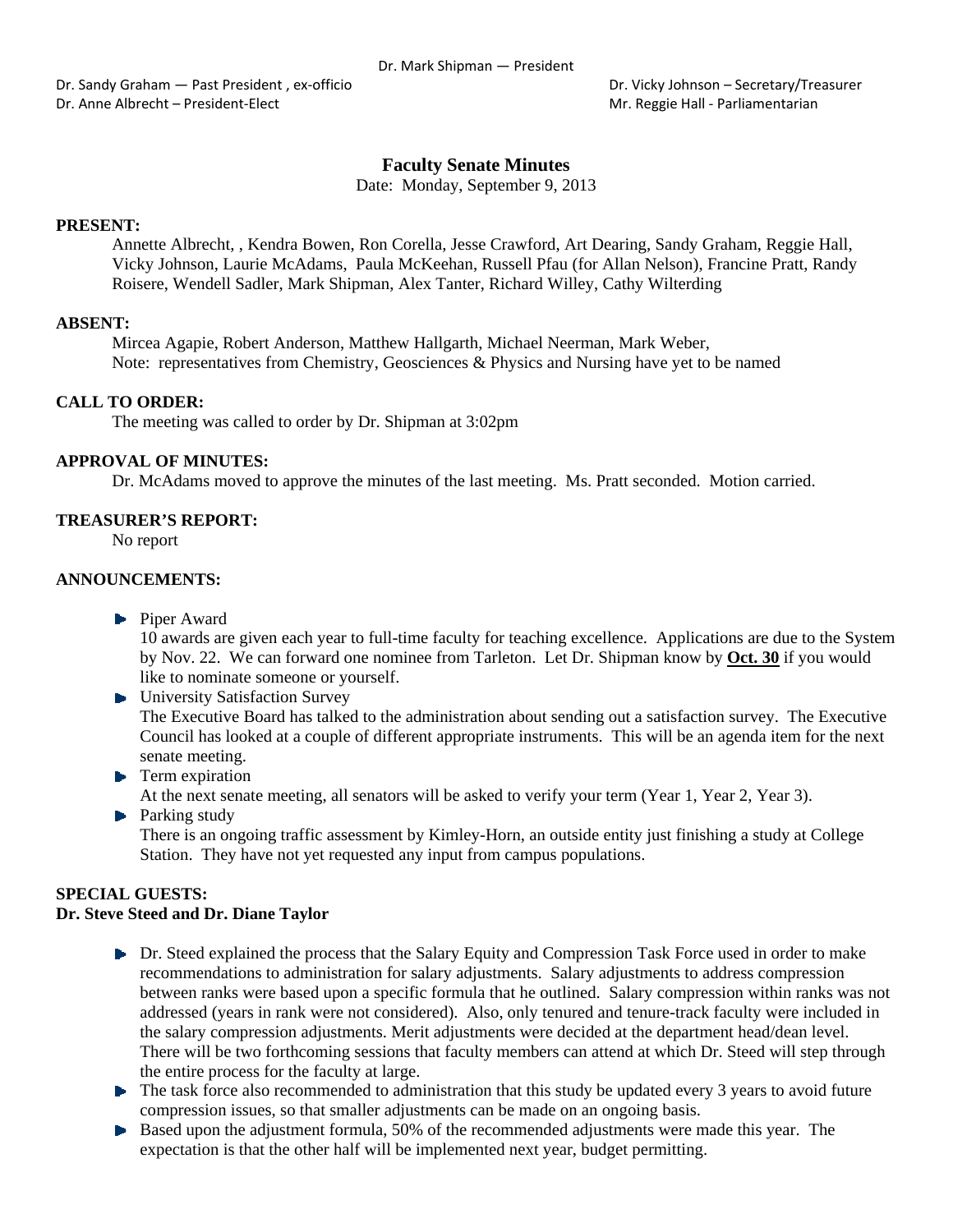Dr. Sandy Graham — Past President , ex-officio **Braham - Past President , ex**-officio **Braham - Secretary/Treasurer** Dr. Anne Albrecht – President-Elect **Mr. Reggie Hall - Parliamentarian** Mr. Reggie Hall - Parliamentarian

# **UNIVERSITY COMMITTEES:**

Reports/Committee assignments

- Academic Council (Shipman) This summer, items discussed included Transition Week, and results of legislative influence on the THECB.
- Budget Advisory Council (Tanter) No report
- **Curriculum Committee (Hallgarth)** No report
- ▶ SEMEC (Shipman) Committee has been very successful according to our growth. Growth next year will determine the next biennium budget. Funding has not yet been tied to graduation rates.
- **CII** Advisory Council (Wilterding) No report
- **Employee Benefits Committee (Shipman)** No report
- University Planning Council (Graham) No report
- University Calendar Committee (Johnson)

Committee will be meeting next week to consider the possibility of having 4 different sessions in the summer. A new plan will hopefully allow the Summer I term to begin after most school systems end their spring term. Our last summer registration was down because of the conflict caused by Summer I starting before public schools were out for the summer

- ▶ Access Equity and Diversity Committee (Graham) No report
- CLASS (Graham) No report
- **Faculty Handbook Committee (Shipman)** The revision of the handbook is mostly finished except for Chapter 4 (Tenure and Promotion)

# **OLD BUSINESS**

## **Smoking**

Dr. Johnson reported that a student from Student Government had contacted her after reading Faculty Senate minutes regarding this issue. Dr. Shipman said the SAP (Standard Administrative Procedure) was due to be updated in September. He will report on this at the next senate meeting.

## **NEW BUSINESS**

## **Election of new officers**

**President-elect** 

The three tenured faculty members were nominated: Dr. Wendell Sadler, Dr. Anne Albrecht, and Dr. Matt Hallgarth. Dr. Bowen moved that nominations cease. Ms. Pratt seconded and the motion carried. Dr. Anne Albrecht was elected by secret ballot.

**Parliamentarian** 

Mr. Reggie Hall was nominated for Parliamentarian. Dr. Bowen moved that nominations cease. Ms. Pratt seconded and the motion carried. As he was the only nominee, motion was made by Dr. Graham that he be elected by acclamation. Ms. Pratt seconded and the motion carried.

## **Committee assignments**